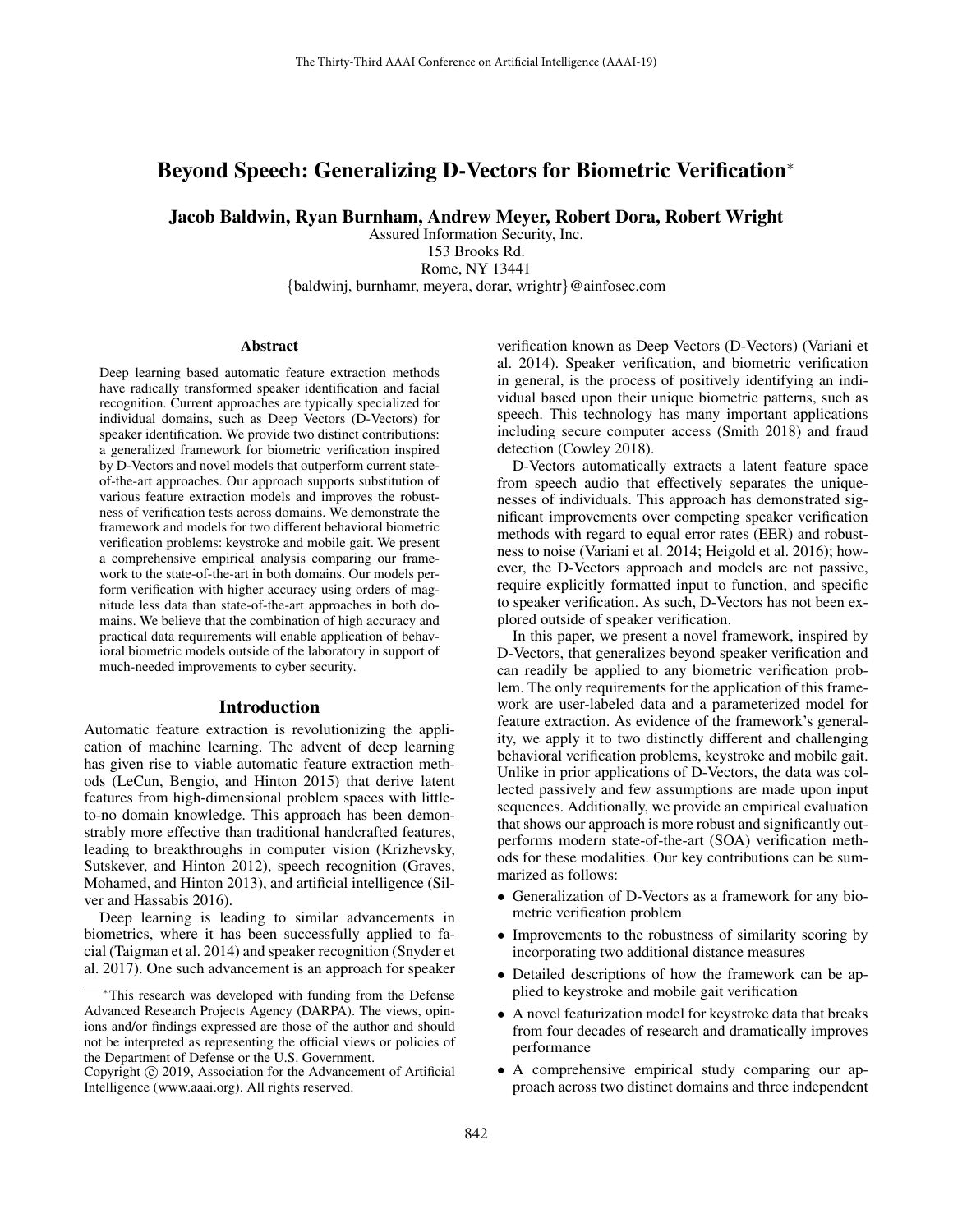datasets against the latest comparable SOA methods

- Results across domains demonstrating significant reductions in EER, by greater than  $10\%$
- Our approach demonstrates orders of magnitude reductions in data requirements

## Background

Traditionally, handcrafted features are used for biometric verification; a probe ("sample") composed of those features is compared against a user's signature(s) to determine if the probe data matches the patterns defined in the signature(s). The signature is a model or a distribution that describes a user's behavior in a given context (e.g., keystroke timings). This is true for the two behavior biometric domains we study in this paper, keystroke and mobile gait verification.

Current SOA engineered features in keystroke biometric verification are extracted from key-pairs (i.e., digraphs) or *n*-grams. For every pair or *n*-gram several features are extracted based on the timings of the press and release of the keys (Dora et al. 2013). These features are then compared using a distance metric or traditional classification algorithm (Banerjee and Woodard 2012).

Gait detection using inertial sensors, specifically those available in mobile phones, has received far less attention (Lu et al. 2014). Tri-axial accelerometer and gyroscope are the most commonly used mobile sensors for gait analysis. Typically, arbitrarily-sized windows are drawn from the samples and features are extracted from these windows. Features are often drawn from both the time and frequency domains, and often include standard statistical measures (mean, standard deviation, etc.). Classification algorithms are then applied to these features, with each window representing a sample (Anguita et al. 2013).

While handcrafted features can be effective, they require a well-defined connection between the data and behavioral models, excessive data filtering, and extensive outlier detection. It can also be difficult to find features that capture the signal of the model and not the noise. These shortcomings have been demonstrated on several occasions by keystroke dynamics researchers. Killourhy & Maxion (Killourhy and Maxion 2009) and Murphy et al. (Murphy et al. 2017) compared algorithms reported by several different studies on various datasets, including real-world datasets, and found that the performance of these algorithms often degraded significantly outside of laboratory settings.

Automatic feature extraction can improve on these weaknesses and minimizes bias introduced by human-defined features. To this end, D-Vectors were originally developed for speaker verification with "Ok Google" (Variani et al. 2014). The authors use speech processing and a small Deep Neural Network (DNN) to perform automatic feature extraction to derive a feature set for speaker representations that outperforms standard methods and is more robust to noise. Heigold et al. (Heigold et al. 2016) implemented an alternative endto-end approach for training D-Vector representations that trains the model directly on the verification task rather than using an intermediary classification step. This approach introduces several layers of complexity to produce statistically

significant, yet marginal, improvements to accuracy. Our approach generalizes Variani et al.'s (Variani et al. 2014) classification approach to provide a framework that operates independently of the data type.

## Method: D-Vectors

In this paper, we show that D-Vectors can be generalized beyond speaker verification and applied, as a framework for training and employing DNNs, to any verification problem. Figure 1 is a block diagram of our general D-Vector framework. Our architecture employs a base DNN model that feeds two distinct phases: training and execution. In the training phase, the model parameters are tuned to learn the latent feature space described by the D-Vector. This is followed by the execution phase, where D-Vector values are used as signatures and similarity scores are calculated to perform verification.



Figure 1: D-Vector framework diagram. This diagram depicts both the training and execution phases.

Both phases share the same base DNN model. The model starts with the *Raw Sensor Input* that accepts sensor readings from whichever modality of biometrics is being measured. This is followed by *Domain Specific Modeling Layers* which contains pre-processing techniques and a DNN. First, we transform the raw data into a usable format for the DNN. The DNN must be carefully designed to appropriately model the problem. For the two biometric modalities that we apply the framework to, keystroke and gait, we provide details on the design of these layers in greater detail in subsequent sections. The model ends at the *D-Vector Layer* which, once trained, describes a point in a latent feature space that is highly discriminative between subjects.

The objective of the training phase is to tune the base model to learn and extract the latent feature space that can generalize beyond the users that were in the training corpus. To do this, an additional *Softmax Layer* is appended to the base model. This layer is a one-dimensional vector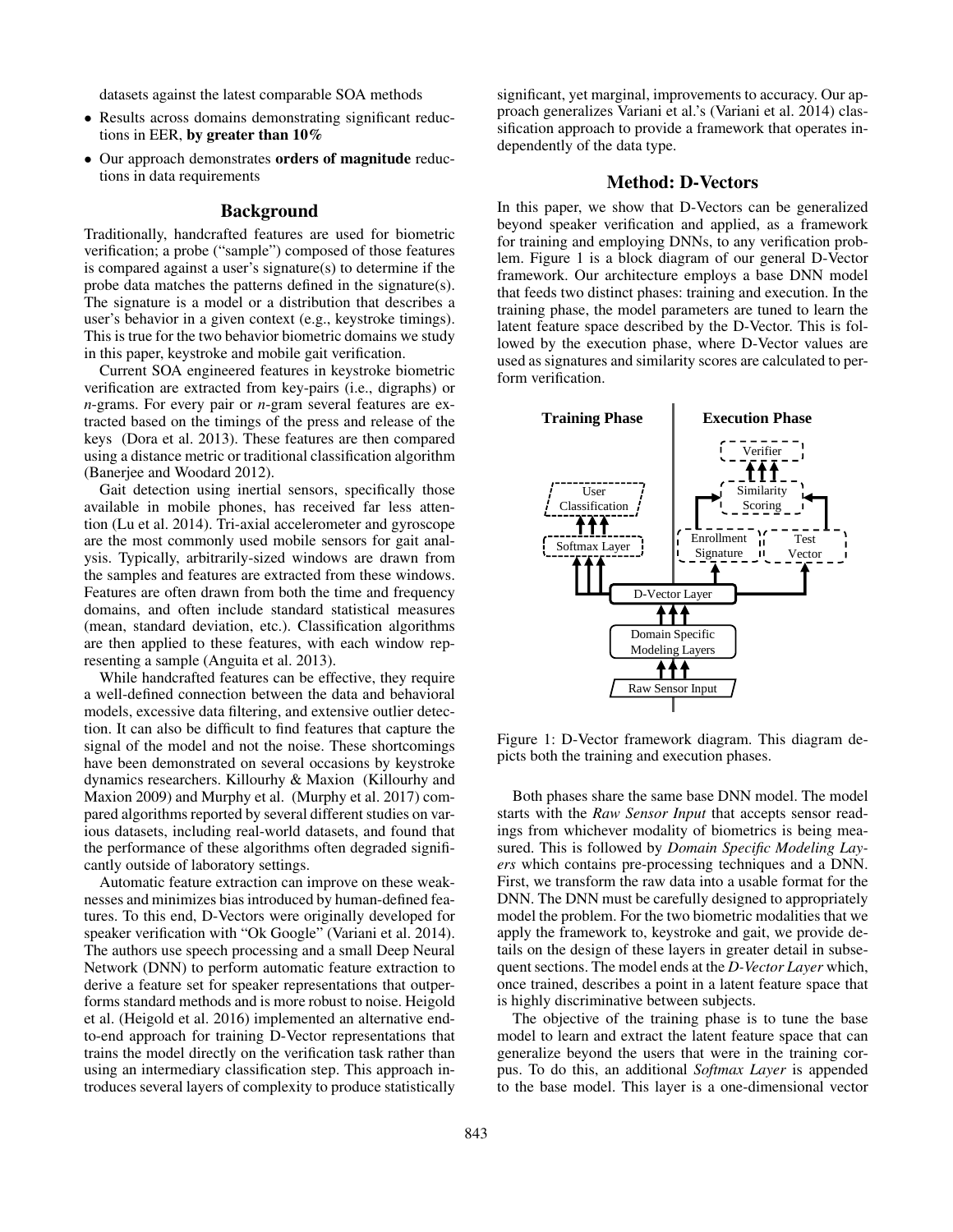of length  $n$ , where  $n$  is equal to the number of subjects in the training corpus. This layer enables us to train the DNN as a standard n-class classification problem using logistic regression. Each output node on the softmax layer corresponds to the predicted probability that a specific subject created the data sample. We optimize and train the DNN using a cross entropy loss function on the prediction error. We hypothesize that the classification training process will automatically extract features that are discriminative between the various subjects in the training corpus and that these features generalize well, assuming that the training corpus is sufficiently representative of the intended target population. Once training is complete, the *Softmax Layer* is discarded and we are left with a model that translates subject data into points within the discriminative D-Vector space.

After training, the DNN model can be employed in the execution phase. This phase includes subject enrollment (signature generation) and similarity evaluations (comparison of D-Vector samples against a signature). Enrollment involves multiple D-Vector samples from a single subject and averages them to produce a single D-Vector that can be used as a signature for that subject.

Once this *Enrollment Signature* is collected, it can be verified against one or more *Test Vectors* using similarity measures to verify whether the test vector is from the same subject as the enrollment signature. This is accomplished by the *Similarity Scoring* function of the architecture. Unlike the original D-Vector work, our approach uses a combination of three scoring measures: cosine similarity,  $L^2$  distance, and zscore using logistic regression. Later in our empirical study, we show that the additional measures,  $L^2$  distance and zscore, increases the accuracy of the approach beyond cosine similarity alone. Finally, these scores are combined as features to a binary logistic regression classifier, *Verifier*, that learns an appropriate threshold for verifying if the signature and test vector are from the same subject. This last classifier can be trained by reusing the original training corpus or a secondary corpus.

## Keystroke Verification

While the D-Vector framework itself is data-agnostic, its success depends on the design and implementation of an appropriate model for data type. The model must be carefully designed to capture the relevant patterns within the data. We describe a novel design for a DNN model of keystroke data that captures more information than prior methods and, thus, produces more accurate results.

Classical approaches to keystroke verification use aggregate key-pair timing statistics to model these parameters. A major shortcoming of this approach is that the statistics do not model long-term (beyond two keys) inter-key patterns that may be present in keystroke data. Our initial keystroke model fed these traditional *n*-gram features into a simple neural network with three fully connected layers. This only produced a minor improvement over SOA methods, so we employed an alternative approach that uses more of the data and discovers long-term patterns. We hypothesize that such patterns provide valuable verification information that can be automatically extracted using an appropriate model.

**Preprocessing** The keystroke data ingested by our model was collected by recording key events that occur every time a key is pressed or released. Three values are recorded for each key event: the unique key identifier, whether the event was a press or release, and a timestamp of the event in milliseconds. Once collected, we perform minor processing before feeding it to our model. First, the timestamps are converted to relative times; the first keystroke in a session is discarded and the other time values are calculated as the difference in timestamps between each key event,  $\Delta t$ . Next, any ∆t greater than 500 *ms* is removed, as this represents a sufficiently long pause not reflective of fluid typing motions. Finally, the  $\Delta t$  values are transformed into scores between zero and one and normalized. We found that key timings follow an exponential distribution, so the mean of the training dataset is taken and values are transformed using the exponential cumulative distribution function:

$$
y = 1 - e^{-\lambda \Delta t}
$$

where y is the transformed timing value and  $\lambda$  is the mean.



Figure 2: DNN architecture for keystroke; the boxes represent convolutional filters, top dimensions and images represent layer input, and bottom dimensions represent the size of a filter.

Automatic Feature Extraction Figure 2 provides an overview of our keystroke model. The intent of this model is to capture local patterns, occurring within a small window of time, from key event timings. As such, we convert the processed data into images of sequential key events that are modeled by a deep Convolutional Neural Network (CNN) that can extract those patterns. The images are 250x20x2 pixels and composed of 250 sequential key events (rows) by the top 20 most frequently used keys (column) by the event type (color channel). We only use events from the top 20 most used keys, as including additional keys makes the images too sparse. Color channels in the images represent the event type; the green channel is a key press and red is a key release. The intensity of pixel values are the  $y$  values from the above equation.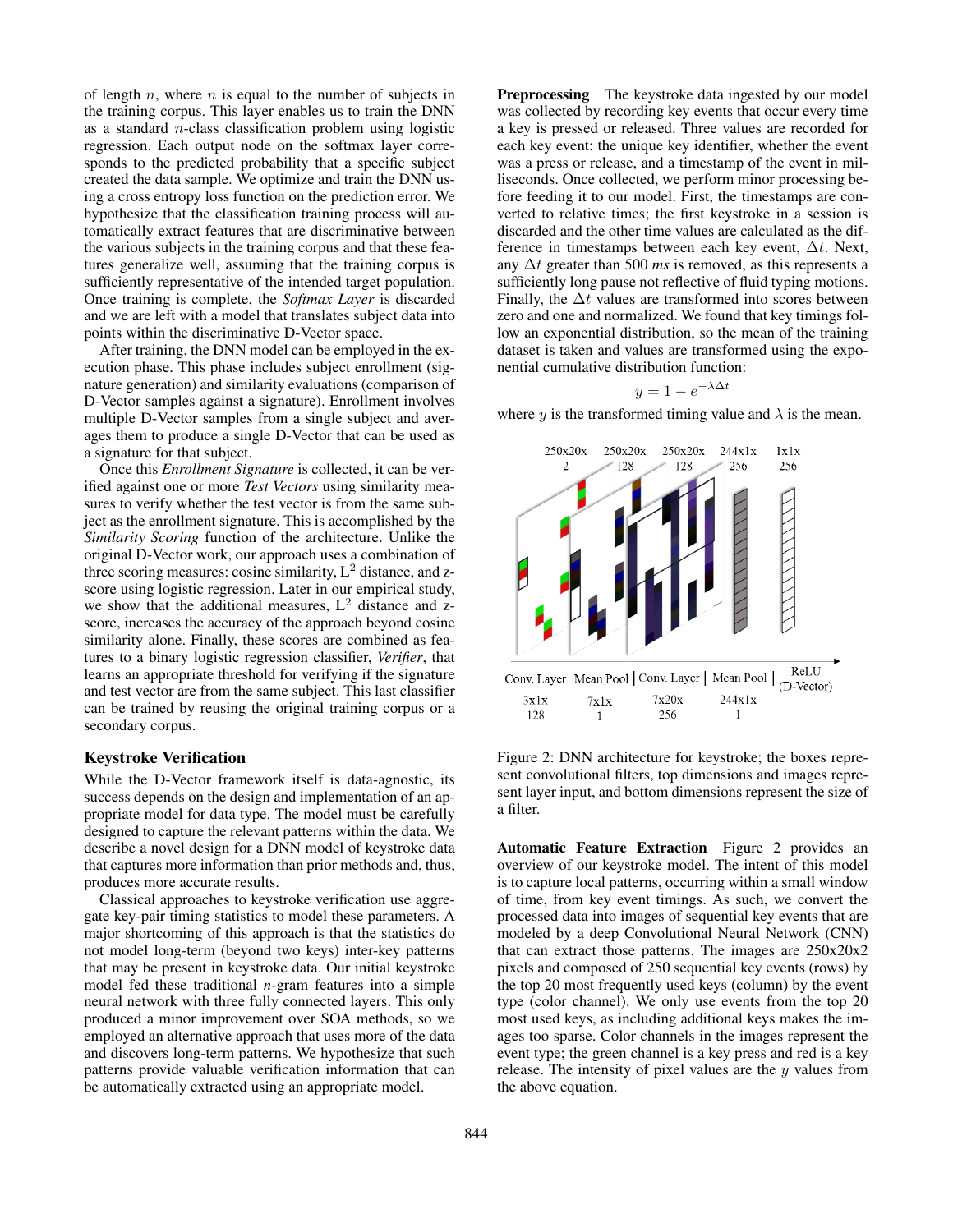Once the data has been converted to images, they are fed to the model for feature extraction. The first convolution layer in the model is designed to detect features from a single key press and release series of events. Users who type quickly or use various hot-keys often produce keys that are out of sequence, in that the press of one key is followed by the press of another, rather than the release of the first. In our analysis of keystroke data, we found that press and release events for a single key generally occur within three events of one another, so we use convolutional filters of size 3x1 and stride 1 to extract these features. This layer is followed by a mean pooling layer, which is performed across seven rows – determined through empirical evaluation – in each column. This operation stretches the events over multiple rows increasing the overlap of events between keys.

The second convolution layer extracts features across multiple keys, while still locally in time. We use convolutional filters of size 7x20 and stride 1 to discover features that describe how subjects type certain sequences of keys. This layer also reduces the dimensionality of the image by not using padding, which reduces the number of columns to one and produces six fewer rows than the input image. The last layer of the CNN is a second mean pool; functionally, it removes dependence on location (within the image) of the sequence of keys that activated the filter. It then feeds into a final Rectified Linear Unit (ReLU) activated layer that serves as the *D-Vector Layer*. Dropout is applied aggressively, 75%, to this last layer to prevent over-fitting.

Our keystroke verification approach drew inspiration from traditional handcrafted features, as seen in the construction of the convolutional layers, while greatly simplifying the data processing and outlier detection performed. This approach shows how any verification domain can take advantage of the D-Vectors framework and the benefits that it provides by drawing inspiration from and simplifying traditional processing methods.

### Mobile Gait Verification

We also apply our D-Vector framework to mobile gait verification. Visual gait verification examines video for features, whereas the features for mobile gait verification are extracted from accelerometer or gyroscopic sensors placed directly on the subject. Our analysis seeks to determine if there are regular, unique patterns in how an individual walks that can be reliably detected by an inertial sensor and used to verify or identify a subject. SOA approaches to this problem employ standard signal processing to extract features based upon frequency and power of the signals (Lu et al. 2014; Kumar, Phoha, and Serwadda 2016). In this section, we describe a novel DNN model that extracts a more discriminative latent feature space for verification.

**Preprocessing** For this domain, data is obtained in the  $x$ , y, and z axes from both the accelerometer  $(\frac{m}{s^2})$  and gyroscope  $(\frac{rad}{s})$  of a mobile phone placed in the subject's hip pocket. For both sensors, readings are sampled at regular intervals, typically in the range of 50 to 100 *Hz*. Unfortunately, the values for each sensor reading are heavily dependent on the orientation and manufacturer of the device. If the issues

they present are not mitigated, these dependencies can lead to misleading results (i.e., the learning algorithms pickup on the orientation of a device in an individual's pocket). To eliminate orientation dependencies, we only use the magnitude of the accelerometer and gyroscope data. Following this procedure, leaving just the two magnitude signals as the input source. These signals are further processed by applying a median filter to remove individual noise spikes and a moving average filter to remove environmental noise.



Figure 3: Pre-processing and DNN architecture for mobile gait feature extraction.

Following those initial transformations and noise reduction steps, the data can be processed by our mobile gait model shown in Figure 3. As with the keystroke model, our goal with this model is to extract features for user verification and identification using minimal data. Rather than using fixed-time windows for our samples, which may or may not contain enough relevant step data, we perform step detection to isolate samples of data with six steps. Our assumption is that six sequential steps provide a sufficient window to exhibit identifiable features in walking data.

As a first step in isolating sample frames with six steps, we search for local minima in the accelerometer readings. Once the minima are detected, the values between the local minima are considered to be a part of a *Step Pair*, both a left and right step. The detected minima correspond only to either left or right steps based on which pocket the mobile phone is in. The minima for the opposite leg is significantly less pronounced and, thus, more difficult to detect, so the two are combined into one step pair (first graph in Figure 3). Step detection is performed only on the accelerometer data; however, as the gyroscope and accelerometer readings are synchronized, we are able to frame the data in identical locations. The left-most graph in Figure 3 shows typical accelerometer data with a six-step sample identified between the red and purple dashed lines.

We assume that the discriminative patterns are periodic, so signal processing features are ideal for modeling such patterns. These features are extracted in two stages. First, a periodogram estimate of the Power Spectral Density (PSD) is obtained (second graph in Figure 3). Then, the power spectrum produced by the PSD periodogram is fed into a triangular filterbank (third graph) to produce a fixed-length set of features. This process is based on the Mel-Frequency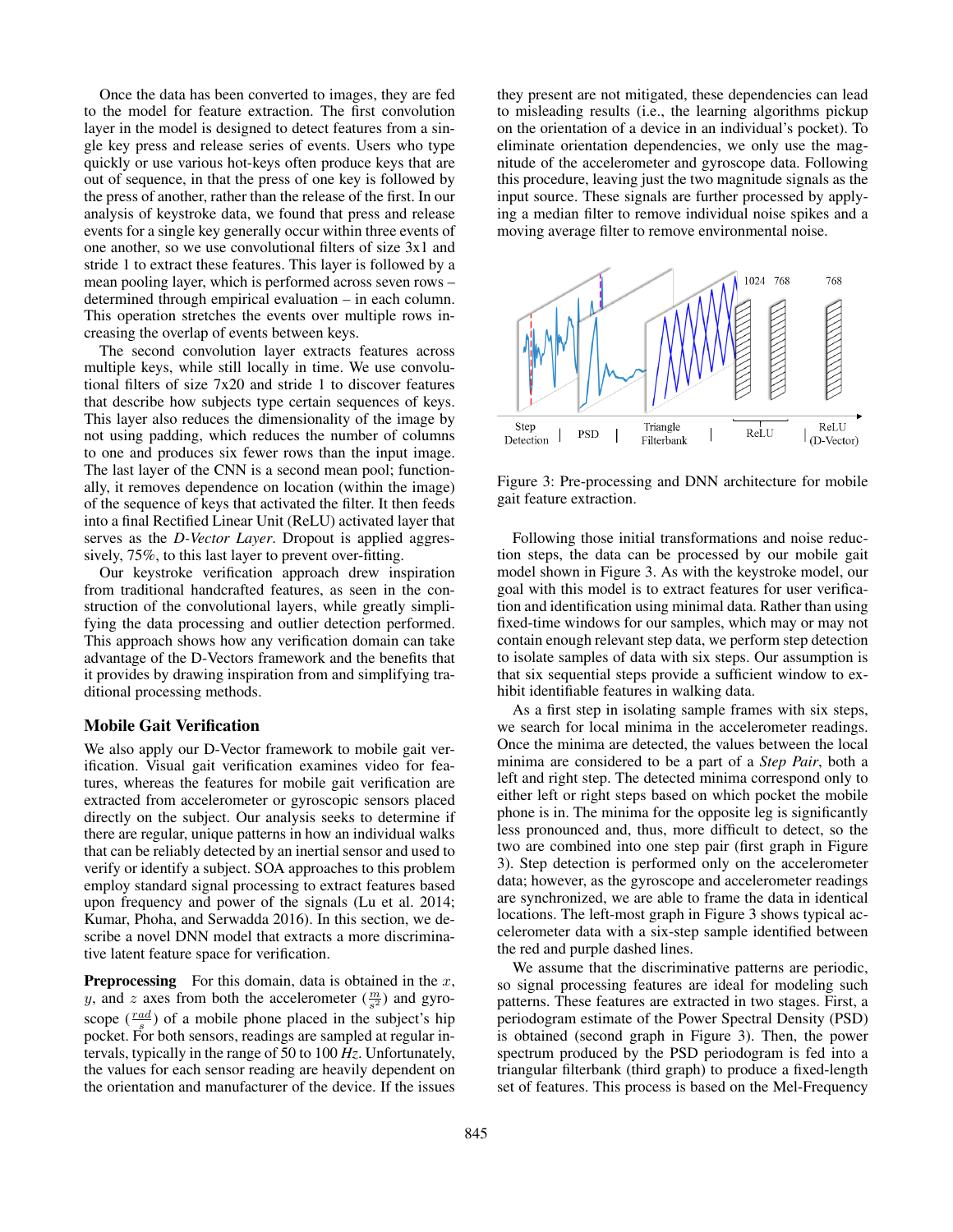Cepstrum Coefficient (MFCC) method used in speech processing to summarize the strength of the signal in each frequency. Filter coefficients are multiplied with the spectral density at each frequency and aggregated to calculate each filter value. These filters produce 20 values (10 each for accelerometer and gyroscope) and serve as the input for the DNN model.

Automatic Feature Extraction The DNN in our model consists of three fully-connected ReLU activated layers. During the training process, only the parameters in these layers are updated, whereas all parameters in the previous processing steps are fixed. The DNN provides the D-Vectors framework with a model for extracting latent space features from the signal features. The size of each layer is shown in Figure 3. Finally, dropout is applied to each DNN layer, 50% on the first layer and 75% on the remaining two layers, to prevent over-fitting.

Our neural network archeticture design and data processing drew from the original D-Vectors approach (Variani et al. 2014) because gait data is very similar in format to voice data: time series data sampled at a constant rate. Although every domain is different, data from different modalities with similar structure can use some of the same processing techniques for the D-Vector approach.

## Empirical Study

In this section, we describe a series of experiments that demonstrate that our D-Vector framework can be applied to two distinctly different biometric verification problems and that it also surpasses the performance of prior SOA approaches in both domains. The two algorithms that we compare our approach against are the keystroke G&P verification algorithm (Gunetti and Picardi 2005) and the mobile gait verification algorithm by Lu et. al (Lu et al. 2014) (Intel). We compare these algorithms with our approach (D-Vector) by accuracy, EER, robustness, and data efficiency.

## **Datasets**

We use three datasets in our experiments to evaluate the robustness of the approaches and how their performance generalizes. The first dataset (MultiMod) is one we collected; it contains both keystroke and gait data, which we describe in detail below<sup>1</sup>. Additionally, we use two publicly available datasets as benchmarks — one for keystroke (Clarkson) (Murphy et al. 2017) and gait (UCI) (Anguita et al. 2013).

For our MultiMod dataset, we employed a multi-phase experiment designed to replicate real-world activities to ensure that our model accuracy remained high in practice. 104 subjects performed a series of tasks on a desktop, smartphone, and tablet to produce fixed-text keystrokes, free-text keystrokes, and movement data. For fixed-text, the subjects transcribed three sentences that included the most common key pairs to ensure sufficient pairs for comparison both between users and devices. Free-text keystroke data was produced from online shopping and survey questions and

movement data was collected by smartphones while subjects walked a track. The dataset contains approximately 1,200,000 desktop key-events, representing 4,242 samples, where a sample is 250 sequential key events, (Mean per user 41.588, Min. 15, Std. Dev. 7.959) and approximately 1,900,000 mobile (smartphone and tablet) key events, representing 4,645 samples (Mean per user 44.663, Min. 25, Std. Dev. 10.486). Accelerometer and gyroscope data was collected at 100 *Hz*. Our dataset contains approximately 147,200,000 movement events, of which 19,806,744 are walking motion events, divided evenly between accelerometer and gyroscope, representing 28,300 samples, where a sample is six steps of walking data (Mean per user 272.115, Min. 123, Std. Dev. 49.82).

The Clarkson benchmark keystroke dataset (Murphy et al. 2017) consists of 103 users collected over 2.5 years from subjects' personal machines during normal interactions, representing a realistic use case. The dataset consists of 87 users with sufficient data. There are 40,380 total samples, with a mean of 484 samples per user (Std. Dev. 587). The number of samples per user varied significantly from the MultiMod dataset, as subjects could enable or disable the keylogger at any time.

Finally, we use the UCI (Anguita et al. 2013) dataset as our benchmark for mobile gait. Unlike the MultiMod dataset, it was collected at a sampling rate of 50 *Hz*. As with MultiMod, only the walking data from this dataset is used. There are 1,769 total extracted samples from 30 users in the dataset, with a mean of 59 samples per user (Std. Dev. 14).

### Keystroke Verification Results

We compare our D-Vector keystroke verification approach with the SOA G&P approach. The G&P approach is based upon the traditional handcrafted key-pair features, described in the Background section, and provides a good contrast with the our automatic feature extraction based method.

To train the D-Vectors models, the subjects are randomly partitioned into 70% for training and 30% for testing. In doing so, all testing is performed on users that the framework has never seen to demonstrate that the extracted D-Vector features can discriminate universally.

During testing, five randomly selected samples are used as enrollment samples for each user. Unlike D-Vectors, G&P does not require a separate training phase. Instead, it performs a pair-wise comparison of all enrolled subjects with a sample from an unlabeled subject (assumed to be an enrolled subject). For a fair comparison, we take five random samples (without replacement) for each subject to create enrollment signatures. When testing, samples from the same 30% split of subjects used with D-Vectors are used with G&P to ensure fairness.

Verification is performed by comparing enrollment signatures of the testing subjects against the remaining samples from the testing subjects. Performance of each method can be increased if additional samples, from the same subject, are used as test vectors and results combined. To demonstrate the performance increase, experiments using test vectors from one (1) and five (5) samples were performed. Each experiment is run 10 times using different random seeds.

<sup>&</sup>lt;sup>1</sup>This dataset was collected with IRB approval. Approval documents can be provided upon request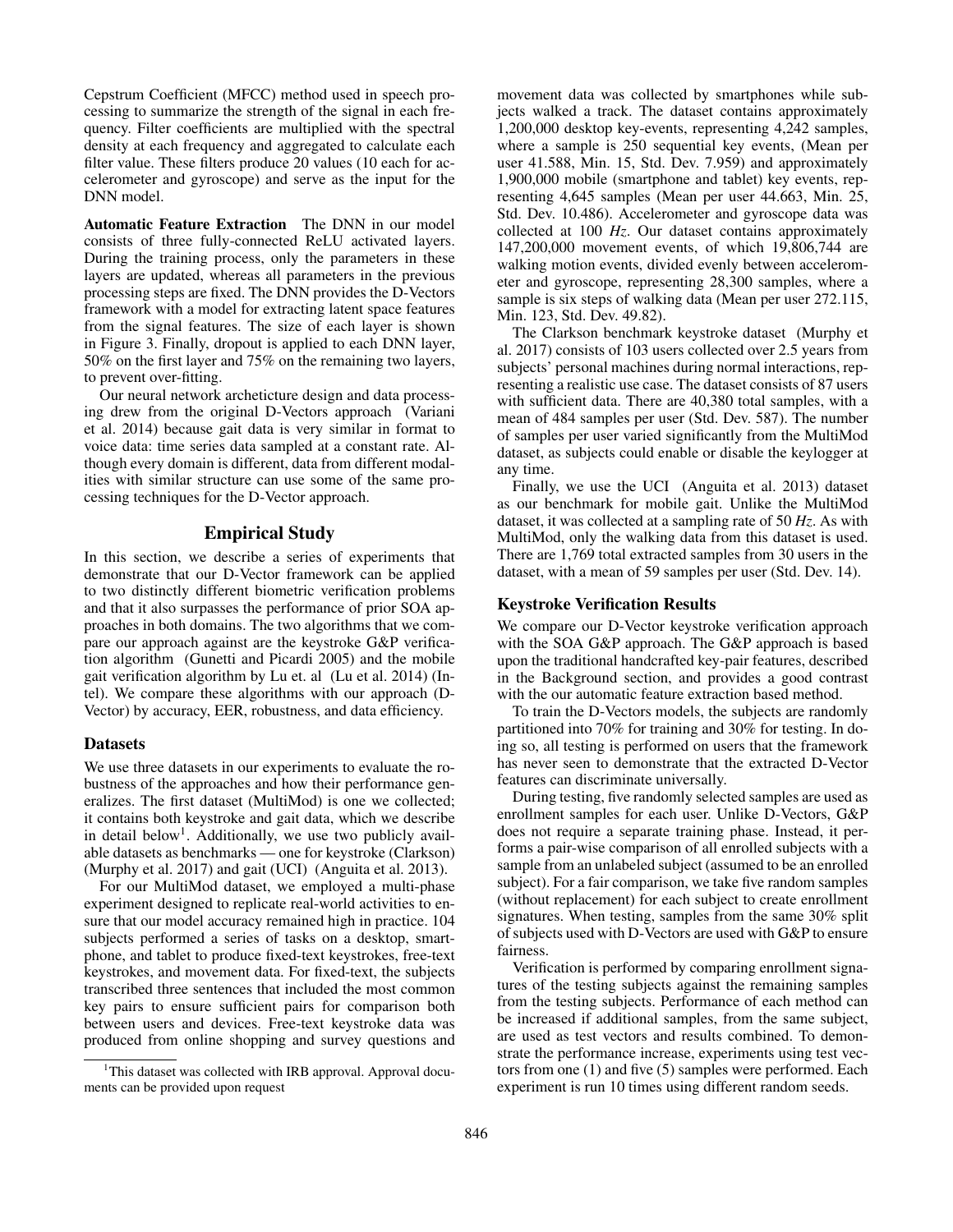Table 1: Keystroke verification results. It compares the D-Vector approach with the SOA G&P algorithm using one (1) and five (5) samples as test vectors. Standard deviation of the results are provided. Bold results are significantly better. Dashed results (-) indicate the approach failed.

|             | EER $%$        |                |                |                |
|-------------|----------------|----------------|----------------|----------------|
| Dataset     | MultiMod       |                | Clarkson       |                |
| # Test Vec. |                |                |                |                |
| D-Vector    | $11.5 \pm 0.2$ | $7.7 \pm 0.6$  | $15.3 \pm 1.0$ | $8.7 + 1.1$    |
| $G\&P$      |                | $26.3 \pm 4.9$ |                | $26.1 \pm 4.6$ |

Table 1 provides the results of these experiments. On the MultiMod dataset, D-Vectors greatly exceeds the performance of G&P, achieving an EER of just 11.5% using one (1) sample for a test vector and 7.7% when five (5) samples are used. Whereas, G&P manages just 26.3% EER using five samples of data as a test sample and fails entirely when only one sample is used. The reason for the failure is that there are not consistently enough matching bi-grams in enrollments and test samples of that size for G&P to compute its similarity measures accurately. Our approach is not burdened by this constraint. Results are similar on the Clarkson dataset, where D-Vectors achieves 15.3% and 8.7% respectively and G&P achieves just 26.1%. The slight drop in D-Vector's performance on the Clarkson dataset is not unexpected, as the data is from unstructured activities and, as such, those results are more indicative of real-world performance.

The performance of the G&P approach on the Clarkson dataset is much worse than the 10.4% reported in (Murphy et al. 2017) because 10,000 keystroke events were used for enrollments and 1,000 keystroke events were used as samples for test vectors in that study. This and G&P's inability to use small data samples demonstrates the data efficiency of D-Vectors, in that it can achieve similar or greater performance using far less data for enrollment and testing. Further, D-Vectors scales more effectively as the number of enrolled subjects increases. Calculating the similarity measures using D-Vectors is a linear time operation requiring just  $O(d+m)$ operations per verification test, whereas G&P is an  $O(d^2m)$ operation where  $m$  is the number of enrolled subjects and d is the number of samples per enrollment. This difference translated to dramatic differences in run times. On a modern dual-CPU machine with GPU acceleration the D-Vectors method took a few hours to train and a few minutes to perform all the tests. Whereas, our G&P implementation took more than three days to compute these results.

#### Mobile Gait Verification Results

In our second set of experiments, we compare our D-Vectors mobile gait verification approach to the SOA Intel approach (Lu et al. 2014). These results emphasize the significance of the D-Vectors approach as a framework for extracting discriminative features rather than simply improvements to the model. Whereas the G&P and D-Vectors keystroke approaches use completely different models, our D-Vectors method uses a similar data processing model as the Intel model. The main distinctions are the manner in which the models are trained and that the D-Vector approach performs additional feature extraction with the DNN layers (beyond the signal processing steps), whereas Intel uses a Gaussian Mixture Model. Also, MFCC features are extracted using the full speech method in the Intel approach, which includes the higher frequency space and log scaling.

For fair comparison, we frame the data using the same step detection technique described earlier for preprocessing mobile gait data. A training-test split of 70/30% of the subject data is performed on the Multimod dataset, similar to what was done in the prior experiments. In this case, both methods have training and execution phases and use the same data split. The UCI dataset does not contain enough data to effectively train and test our methods. As such, all UCI data was used in verification tests using models pretrained on the MultiMod dataset. Again, enrollment signatures were comprised of 5 samples and all experiments were run 10 times using different random seeds for selection.

Table 2: Mobile gait verification results. It compares the D-Vector approach with the SOA Intel algorithm using one (1) and five (5) samples as test vectors. Standard deviation of the results are provided. Bold results are significantly better.

|              | EER $%$        |               |                                 |                |  |
|--------------|----------------|---------------|---------------------------------|----------------|--|
| Dataset      | MultiMod       |               | <b>TICI</b>                     |                |  |
| # Test Vec.  |                |               |                                 |                |  |
| D-Vector     | $17.5 \pm 0.5$ | $7.0 \pm 1.5$ | $15.3 \pm 1.4$   $11.4 \pm 2.3$ |                |  |
| <b>Intel</b> | $27.0 + 0.7$   | $24.2 + 1.4$  | $28.2 + 0.2$                    | $24.0 \pm 1.3$ |  |

Table 2 provides the results of the comparison experiments. D-Vectors surpasses the Intel method by 10% on both datasets using just 1 sample to produce test vectors. If 5 samples are used the difference in performance becomes much more pronounced. The D-Vector approach benefits greatly from the additional data, reducing EER by 10% on the MultiMod dataset and 4% on UCI, whereas the Intel method does not benefit nearly as much.

Finally, the models for the UCI experiments had to be trained on the MultiMod dataset due to its small number of subjects. Despite being trained on a different dataset, the models from each approach generalized and transferred well. This supports our hypothesis that the D-Vectors automatically extracts and learns discriminative features that generalize well.

## Multiple Similarity Scores

A novelty of our D-Vector framework over the original formulation (Variani et al. 2014) is the use of two additional similarity measures,  $L^2$  and z-score, as opposed to only cosine similarity. In development we found the additional measures increased robustness of the approach to across different data modalities. Table 4 shows the EER obtained using the three different scoring measures individually and in combination on all the datasets and modalities we evaluated. The cosine score performs the best of all three individual measures for most datasets. However, on the UCI dataset, the  $L<sup>2</sup>$  metric provides significantly better accuracy than cosine.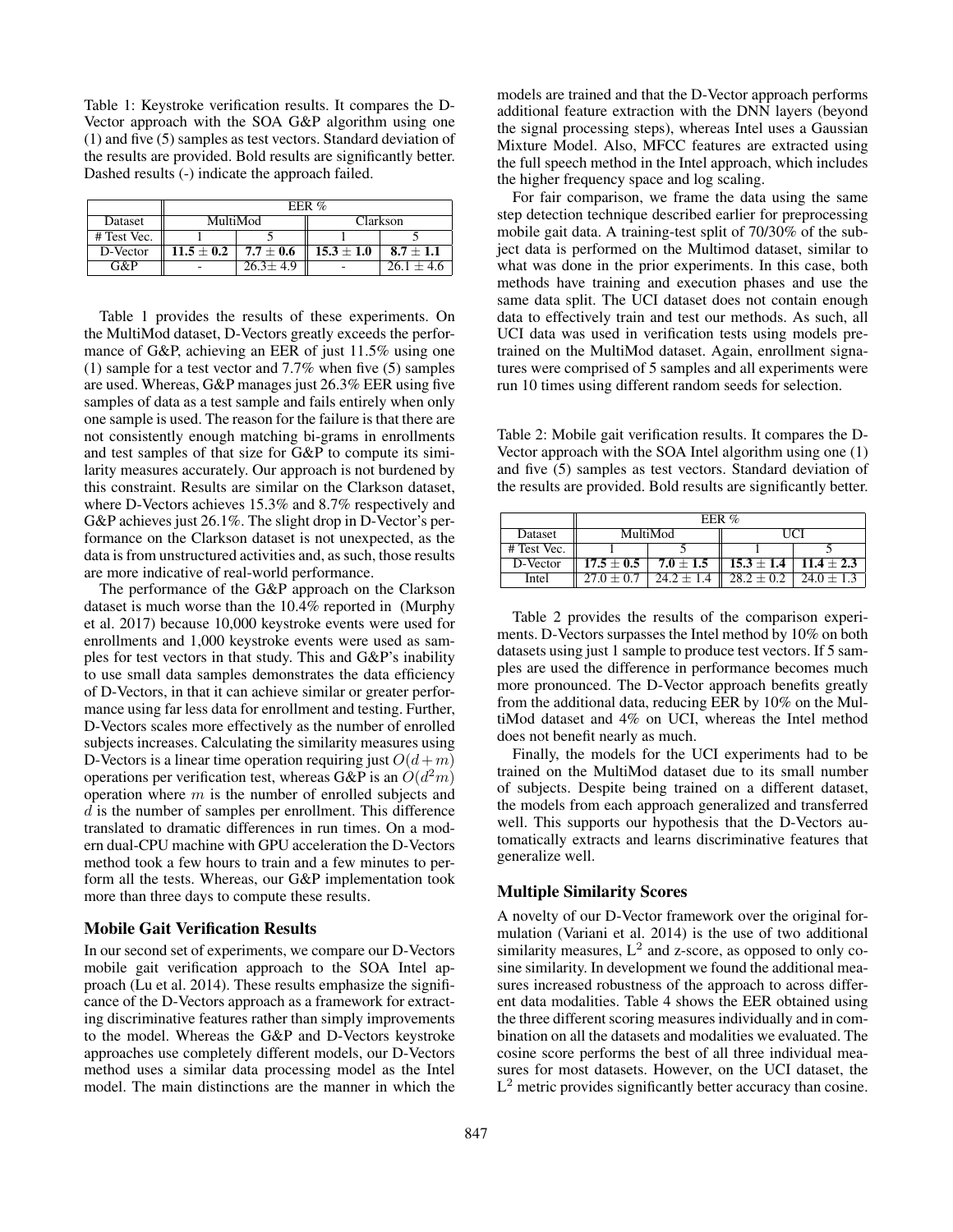

Figure 4: D-Vector verification accuracy for one sample test vector while varying the signature size for both modalities. Accuracy here is the inverse of EER.

In combination, the three measures do generally improve the overall accuracy while never significantly increasing the ERR beyond what the single best measure achieves. To understand why, we measured the correlation, shown in Table 3, of the various scoring measures on the MultiMod dataset for both keystroke and mobile gate data. The results show that while the scores can be quite correlated, they each offer some additional information. Further, the results in Table 4 clearly show that all three measures can be used together with no significant loss and increased robustness over individual measures.

Table 3: Correlation coefficients between the three similarity measures on the MultiMod dataset.

|       | Keystroke |       |       | Mobile Gait |       |       |
|-------|-----------|-------|-------|-------------|-------|-------|
| Score |           |       | cos   |             |       | cos   |
|       |           | 0.726 | 0.693 |             | 0.606 | 0.196 |
| r 2   | 0.726     |       | 0.770 | 0.606       |       | 0.261 |
| cos   | 0.693     | 0.770 |       | 0.196       | 0.261 |       |

Table 4: EER of using similarity measures individually and combined.

|                    | EER $%$        |                |               |              |
|--------------------|----------------|----------------|---------------|--------------|
| Dataset/Modality   | cosine         | $1^2$          | z-score       | Combined     |
| MultiMod/Keystroke | $11.8 \pm 0.3$ | $14.4 \pm 0.6$ | $13.3 + 0.8$  | $11.5 + 0.2$ |
| Clarkson/Keystroke | $16.1 \pm 0.9$ | $27.6 + 3.7$   | $23.0 + 1.9$  | $15.3 + 1.0$ |
| MultiMod/Gait      | $18.0 \pm 0.5$ | $30.8 \pm 0.7$ | $131.6 + 1.4$ | $17.5 + 0.5$ |
| UCI/Gait           | $19.3 + 2.0$   | $15.0 + 1.4$   | $211 + 11$    | $15.3 + 1.4$ |

### D-Vector Performance Considerations

In the next series of experiments, we examine multiple aspects of the D-Vectors approach that impact performance. The first of these factors is the amount of data used to produce an enrollment signature. Ideally, an enrollment signature requires minimal data to increase the practicality of the approach. Figure 4 shows the effect of increasing the number



Figure 5: D-Vector verification accuracy for five sample enrollment signatures while varying the test vector sample size for both modalities. Accuracy is the inverse of EER.

of samples in an enrollment signature on verification accuracy in both domains using the MultiMod dataset. Accuracy of the approach increases significantly until the signature is about five samples. Afterwards, there appears to be marginal returns for increasing the size of the signatures. Even signatures composed of a single sample are accurate and further demonstrate the data efficiency of the approach.

Next, we examine the effect of increasing the number of samples used as test vectors for performing verification. As with enrollment signatures, we seek to minimize the data. Figure 5 illustrates the performance of D-Vectors for both domains in the MultiMod dataset with enrollment signatures comprised of five samples. Increasing the number of samples used as test vectors can significantly improve accuracy, especially for gait verification. Improvements become marginal beyond five samples.

Finally, it is worth noting the performance increases that can be achieved by fusing results from different modalities. If multiple biometric modalities are available, such as in MultiMod, we can combine the predictions to improve overall accuracy. Using Bayes' theorem with a uniform prior we can fuse the predictions as an ensemble. In our MultiMod dataset this ensemble achieves significantly greater performance,  $2.5\%$  EER, than either single modality test.

## Conclusion

We have presented D-Vectors as a general purpose framework for training and employing DNN-based models for biometric verification problems. In support of this claim, we have described two novel approaches for performing keystroke and mobile gait verification with this framework. Further, we have provided a thorough empirical study that conclusively demonstrates our framework outperforms SOA approaches in both domains and showed that any number of these D-Vector modalities can be combined to improve accuracy. Finally, our models are able to perform this analysis using orders of magnitude less data than SOA approaches, enabling the practical use of behavioral biometrics.